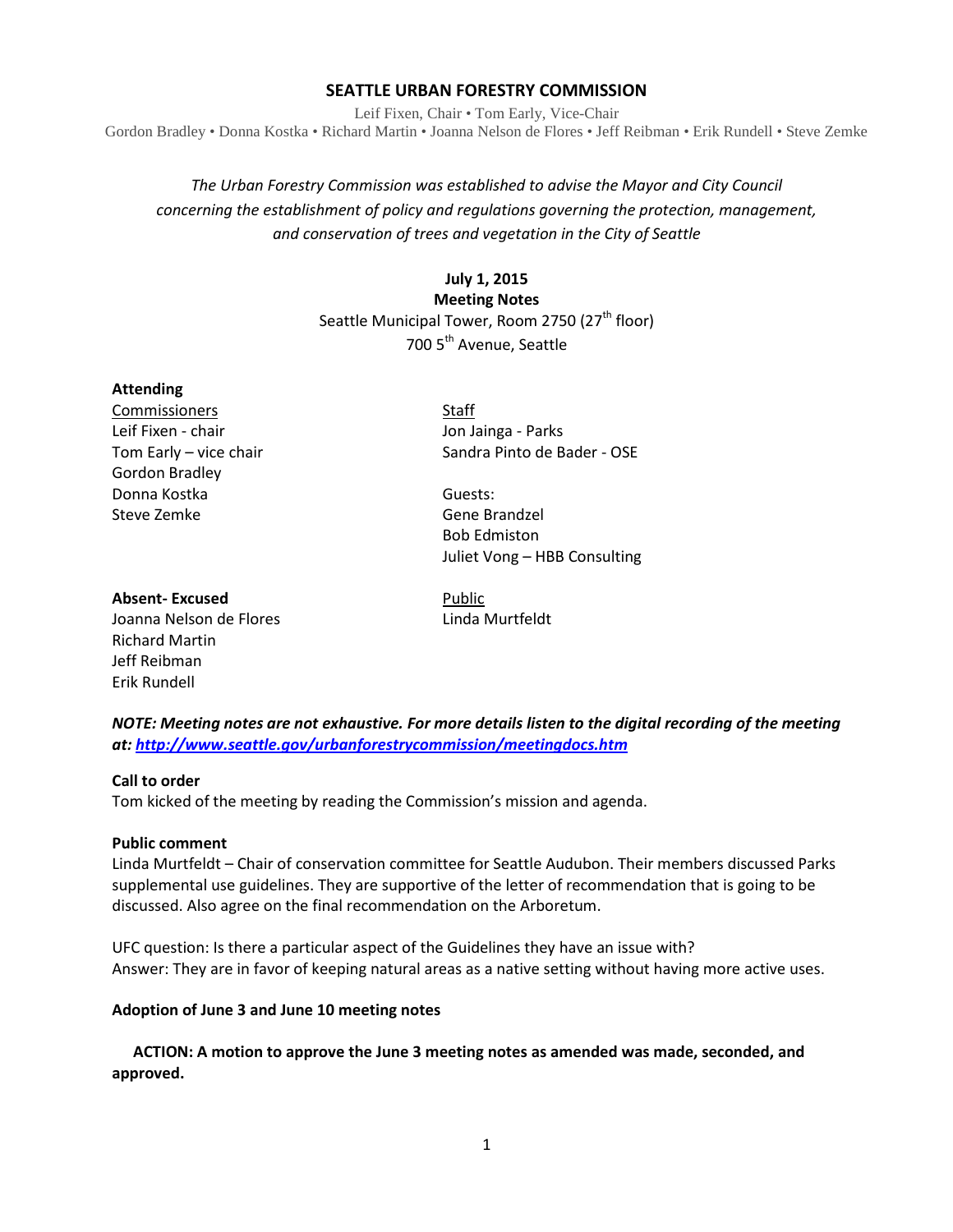# **ACTION: A motion to approve the June 10 meeting notes as amended was made, seconded, and approved.**

# **Green Seattle Partnership Strategic Plan update – HBB Landscape Architecture**

Jon Jainga from Parks and Juliet Vong from HBB Consulting updated the UFC on the Green Seattle Partnership (GSP) Plan update process. Earlier this year presented the outline of the GSP Plan Update timeline and now Juliet from HBB will present the update process.

GSP was created with three main goals in mind:

- Field: to restore 2,500 forested parkland acres by 2025
- Community: to encourage resident involvement
- Resource: To ensure sustainability

Two components to the update:

- Getting to 2025 and
- What happens after 2025

Where we are today:

- 1,040 acres in restoration
- 700,000 volunteer hours
- 80 parks

The program has been recognized in the past:

- Top 10 urban forests -2013
- 5-Star community rating 2014
- Community catalyst 2010
- Game Changer award from Forterra 2015

The goal is for the update to be transparent, inclusive and tangible. The engagement process will include sharing information and getting input from the GSP Team, general public, partner organizations, Metropolitan District Oversight committee, GSP Management Team and Executive Council, as well as advisory groups such as the Parks Board, the Urban Forestry Commission, Planning Commission and others.

Key considerations for the update:

- Strengthen partnerships
- Engage youth and diverse communities
- Communicate relevancy
- Ensure continued resources and support
- Expand educational opportunities
- Connect GSP sites to the community
- Cultivate new leaders in the community
- Build on GSP success to other public/private lands

Next UFC interaction points:

September 9 – for Commission to provide input to the draft October 7 – final plan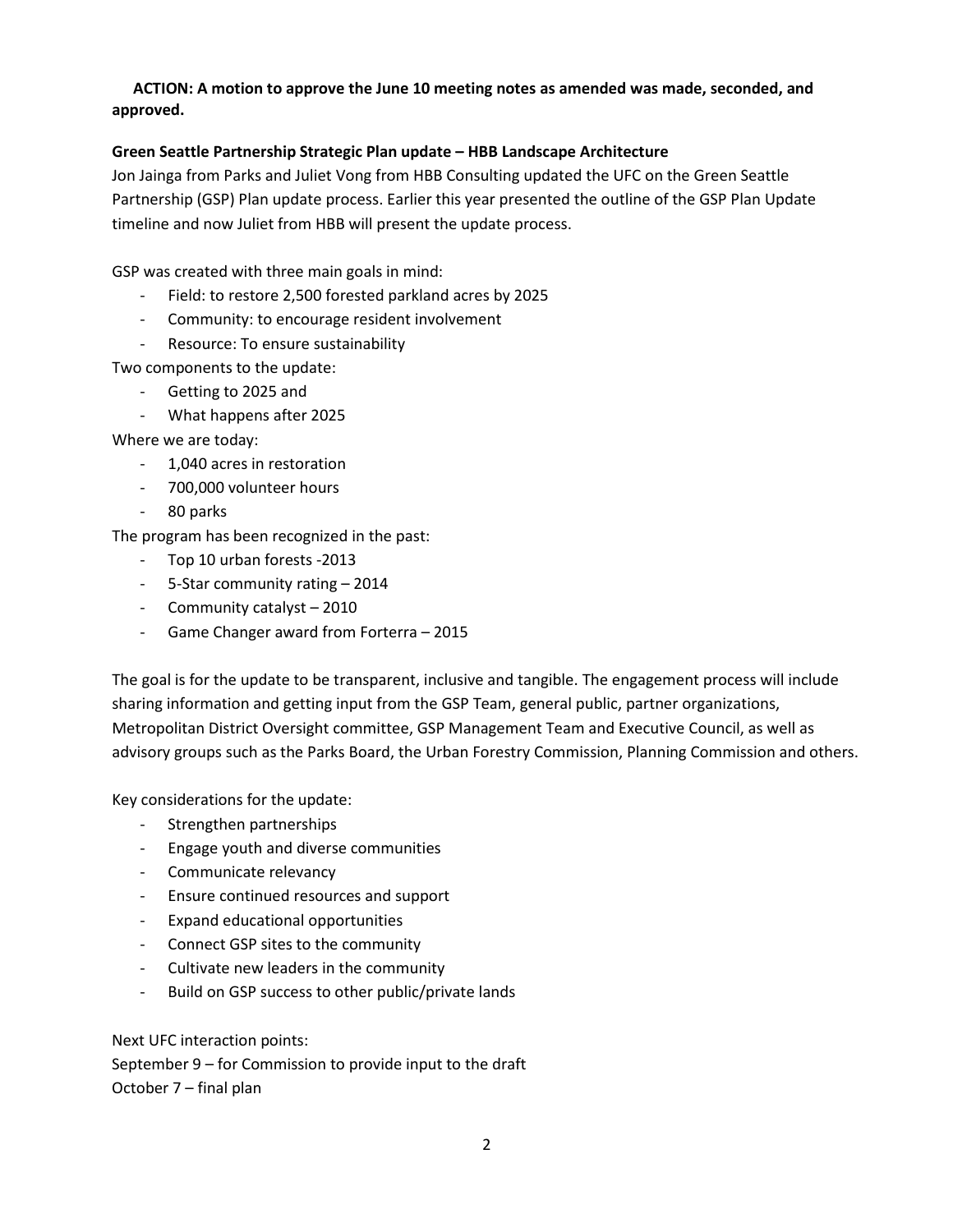UFC question: what percent of forested parklands not covered in the original plan goal of 2,500? There is specific designation for natural areas. What amount of the 2,500 acres are classified as natural areas? Answer: The majority of the Parks lands to be restored are the 2,500. Beyond 2025 work would be to work with other City departments such as SDOT. We would have to bring the map and analyze it to answer your question about the classification. The GSP strategic plan update will not be dealing with uses issues. That will be addressed in a separate process within Parks.

UFC comment: Steve would like the plan update to include the issue of uses for those restored areas. He doesn't see trails as a separate issue. Cheasty Greenplace shows how this issue could become problematic.

UFC comment: gets confused when he hears about Forest Stewards and Forterra and the Green Cities program, Parks and Friends of… groups. If I'm a resident that is interested in making a difference, what are the connections and how can I get involved.

UFC comment: it will be important to communicate that 2025 is not the end but that this is an ongoing process. Once areas are restored, what does management mean?

UFC comment: Kiwanis Ravine – did a walking survey and noticed that 99% of private property adjacent had invasive plants ready to get into parklands. There needs to be a buffer. Engage adjacent property owners to remove invasives. Show homeowners what their yard could look like with native plants.

UFC question: Are you going to be engaging Seattle Public Schools? The update process could open some doors for interaction with the schools.

Answer: Will do that through the Urban Forestry U project. Are looking at starting to engage young people.

### **Madison Park to Montlake connection - Bob Edmiston and Gene Brandzel**

Bob Edmiston – organizer of Madison Park Greenways. He is also in the Parks Board. Gene Brandzel, a resident of the Madison Park area. The community has been exploring the possibility of a trail that would join Madison Park with Montlake. There was a trail design, it was funded, but due to political issues at the time, the project died.

They believe that there is enough public interest to try and resuscitate the project. They have learned a lot from past experience.

Bob provided background history. There are trails (Burke Gillman, Interurban, Elliott Bay – are all completed) the piece that is missing is the Madison Park piece.

Broadmoor is a gated community that blocks access from Madison Park to the arboretum. If a connection were made (with high level of environmental sensitivity) the Madison Park community would be able to have access.

This piece would complete Seattle's trail system. Why now?

- It completes a 100 year old vision of a citywide Seattle trail system.
- It's part of the adopted 2015 Bicycle Master Plan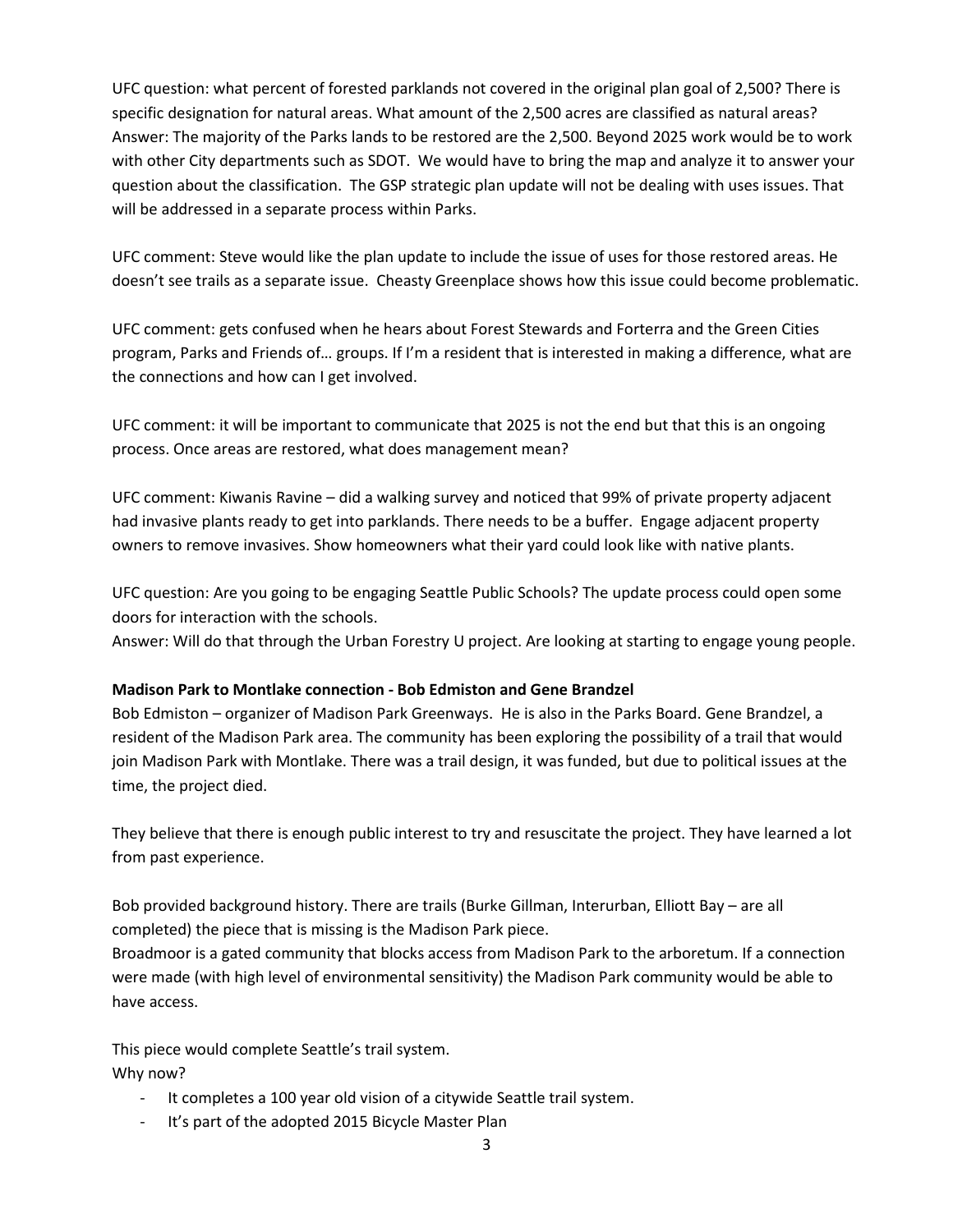- SR520 is being building through the area now
- Link light rail is opening in 2016. Madison Park access.
- Healthy business tax revenue stream from busier neighborhood business districts.
- Provides important connections to Seattle Parks and Natural Areas.

This is a unique opportunity at this point in time.

UFC question: have you talked to the Broadmoor golf club?

Answer: preliminary but would like to come to them with a more specific proposal. It will be a tough sell. There will be a pull between protecting the natural environment of the area and protecting the privacy of the property owners.

UFC comment: they are also hitting golf balls and that is a natural conflict with a trail.

UFC question: How would this fit with the Arboretum Master Plan? Answer: Have not taken a look at that.

## UFC question: Who are you representing?

Answer: We are representing Madison Park Greenways (neighborhood organization advocating for neighborhood greenways). As a volunteer we work with neighborhood groups to create GIS mapping in support of the Bike master plan.

The City has a formula to determine what priorities they'll spend public dollars on implementation of Pedestrian Master Plan and they don't share them with the community. This idea is not currently on the list of priorities. This is a very preliminary stage of this idea.

UFC question: How can the Commission help?

Answer: We welcome ideas on how to advance this to the next level. He is mostly requesting input and feedback.

UFC comment: The UFC would provide stronger support if the 'greenways' actually included trees and other green elements.

UFC comment: this idea has a lot of merit. On a broader scale it can be a connection to Burke Gilman Trail to the south part of Lake Washington Blvd that is closed for people to ride. This would be more familyfriendly. There is not much the Commission can do at this time, but would like to be engaged as the project moves forward. It might be a good idea to talk to the State and see if there are any SR 520 mitigation funds available for this project.

### **Bylaws update and protocols review – discussion and possible vote**

**ACTION: A motion to approve the updated UFC Bylaws as written was made, seconded, and approved.**

**ACTION: A motion to approve the UFC Protocols as written was made, seconded, and approved.**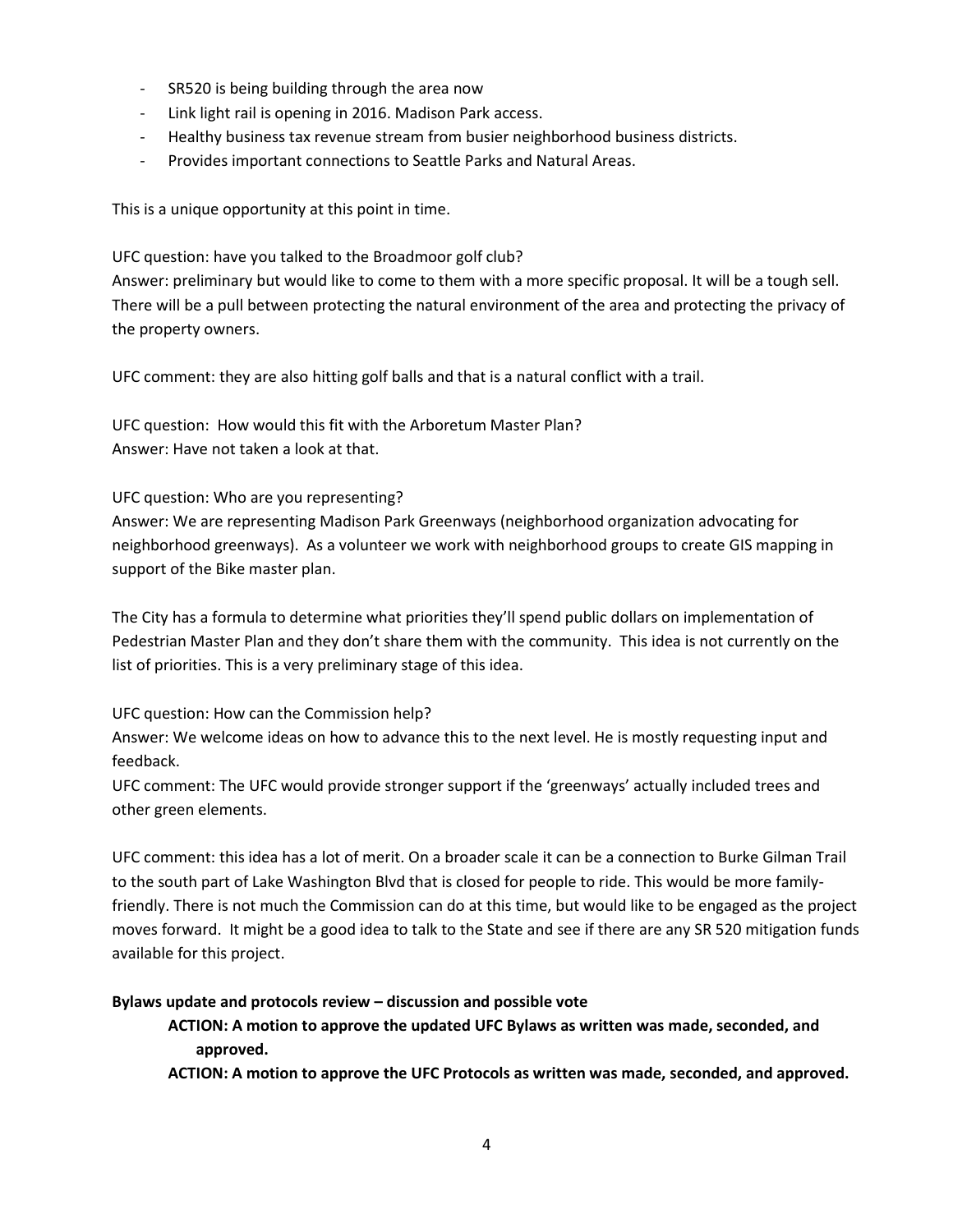### **Parks' Draft Natural Area and Greenbelt Supplemental Use Guidelines - continues**

Steve shared the comments he made to Parks' Natural Area and Greenbelt Supplemental Use Guidelines as representative of Friends of Seattle's Urban Forests.

The Commission discussed this issue.

Parks says they are not changing the 1993 policy. But the guidelines go in direct opposition to the 1993 policy passed by City Council.

The checklist doesn't identify any criteria. You fill out the checklist but they don't say that if the majority of the items are 'yes' or 'no' what happens. The utility of the checklist (adding the yeses and the nos) it's not clear.

The Commission is in agreement. The UFC is writing a letter.

- The guidelines run totally contrary to the policy. If they want to change the policy, change the policy.
- The letter should point this out. Guidelines are undermining existing policy (1993).
- The arguments made for the guidelines are arguments for changing the policy. Those arguments are fine for the guidelines but they need to change the policy.

## **UFC comments to ECA and LID updates – initial discussion**

There are not draft documents ready to be shared with the Commission at this time.

#### **New business and announcements**

None.

### **Adjourn**

### **Public Input**

**From:** Robert Kettle [mailto:kettlere@gmail.com] **Sent:** Tuesday, June 16, 2015 4:21 PM **To:** Rips, Bruce **Cc:** Sugimura, Diane; Pinto De Bader, Sandra; Bagshaw, Sally; Burgess, Tim **Subject:** Project #3015522/ #3020595 (Toll Bros. Development of the Seattle Children's Home site)

#### Bruce,

The switch from Full Design Review to Streamline Review for Project #3015522/ #3020595 is very concerning to me. First, I was told directly, as were others in our Queen Anne community, that Toll Bros. would go through the full design review process for the Seattle Children's Home site. Simply put this raises a serious integrity issue with me especially since Toll Bros. did not reach out to the community in a transparent way to explain their switch. I learned of the change by seeing someone had added a "^ streamline" in black magic marker on the public announcement board on 10th Ave. W. This is no way to conduct business given the history of the development planning for this site. A DPD response of well they can do it is also unsatisfactory. The rules need to be amended especially for a site of this size (over 2 acres) to ensure transparency across the board to ensure the city's equities are protected.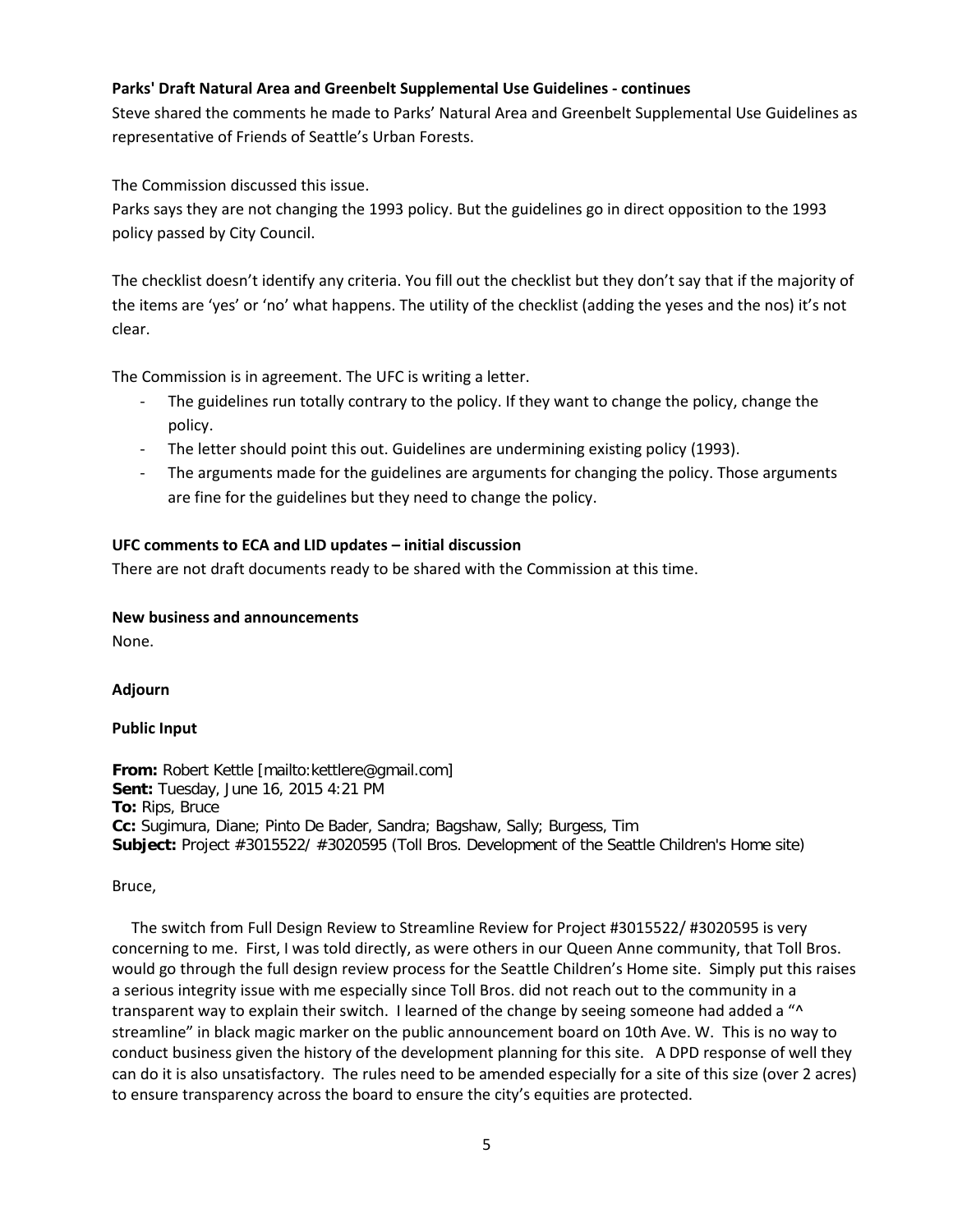Toll Bros.' involvement in the community to date has actually brought numerous positive changes to the plan. DPD should ensure those positive changes such as Queen Anne stairs, the pocket park, a reduced Eastern Bloc apartments look or the Berlin Wall effect, are locked in place. Very important as well is to ensure the trees on the site and the right-of-way (a false distinction in this case since the trees long predate today's unsatisfactory code rules on tress for DPD/SDOT). In fact, trees always lose out in today's Seattle development environment. They lost out in the Aegis project on 3rd Ave. W. in Queen Anne near Rogers' Park, on numerous small development sites around the Seattle Children's Home at 10th Ave. W. and W. McGraw St. and may do so again with the Seattle Children's Home site itself. I request the city's Urban Forestry Commission is brought in before any decision by DPD and SDOT is made on trees for the site to include those along the right-a-way.

I am definitely for development in Queen Anne and across the city. I am not against development of this site. We must be for smart growth however that incorporates the various aspects of the community (public safety for the streets/intersections, the environment with the trees and water run-off given Queen Anne steep slopes, the limited public transport in the area, etc.). The best way to do this for a property over two acres such as the 2.5 acre Seattle Children's Home site is to have the transparency of a full design review. I understand the full design review is now not possible despite Toll Bros.' previous promises to do so but still DPD can ensure the community is given full transparency on decisions made for the site and use this development to improve the city's development codes.

Thank you for the opportunity to comment. Please include me on any future notices about Project #3015522/ # 3020595.

Best regards, Bob

----------------------------- Robert Kettle [KettleRE@gmail.com](mailto:KettleRE@gmail.com)

**From:** Future Queen Anne [mailto:futurequeenanne@outlook.com] **Sent:** Wednesday, June 17, 2015 11:22 AM **To:** Rips, Bruce; Ames, Bill; Amrhein, Seth **Cc:** Sugimura, Diane; Pinto De Bader, Sandra; PRC **Subject:** Trees -- Project #3015522, #3020595

Dear Bruce, Seth & Bill,

As you know over the past months I have contacted DPD in hopes of getting access to Toll Brothers' new arborist's tree report for the former Seattle Children's Home property. I was informed that the report would be posted on the DPD website once it was received. I check back daily but have not successfully found the report. However, the new application (#3020595) site plan on the DPD website refers to the new tree report

I did find a Tree Legend as part of Toll's new site plan. This list is quite different from Toll's past arborist report. In fact, more than one tree has now been moved from the Exceptional List to non-exceptional due to measurement changes. An example -- a healthy Pacific Madrone Tree previously documented as 14" is now listed as 13.7" (less than 1/3 of an inch below the size threshold for Exceptional). It is now slated to be eliminated.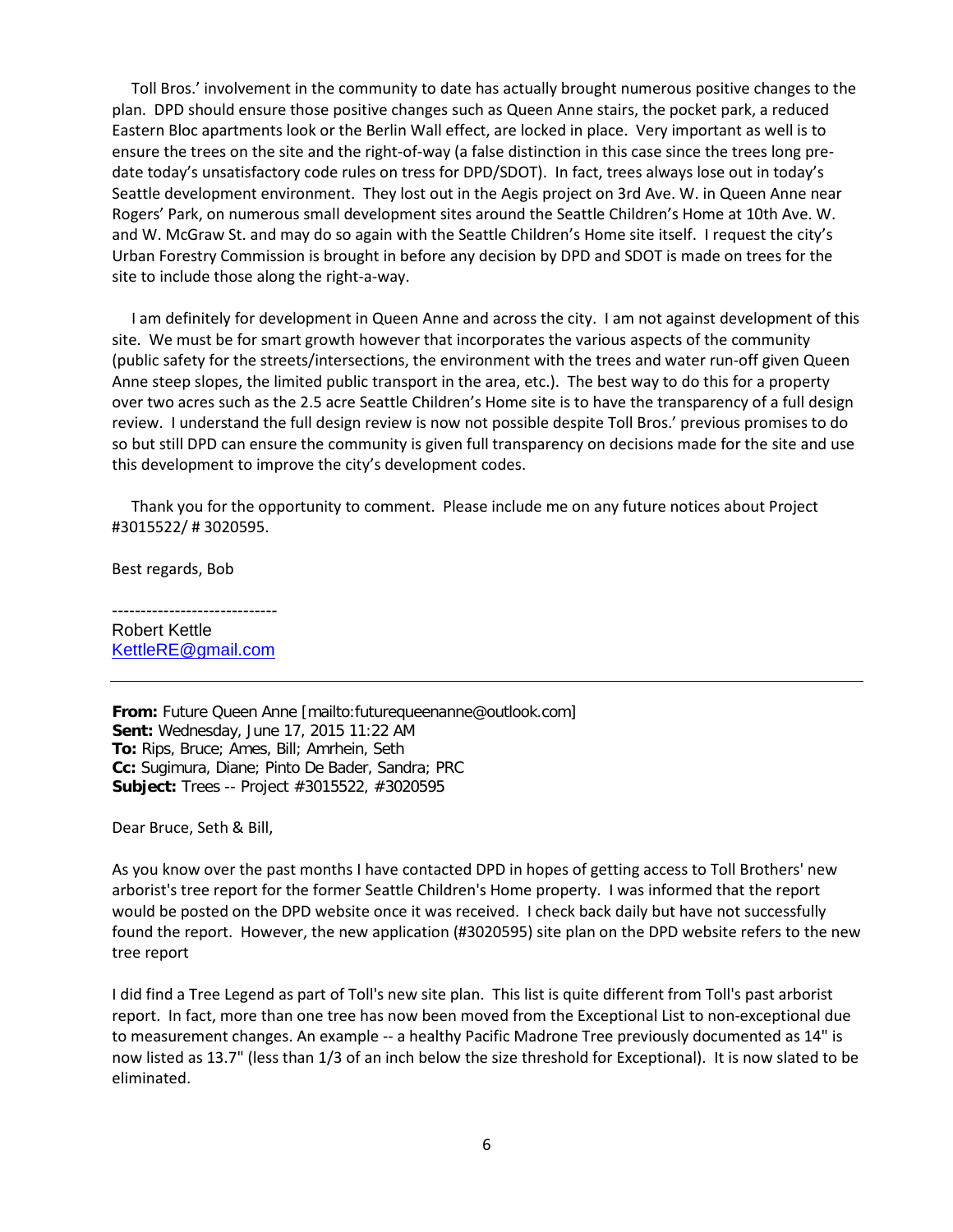Given the new application and switch to Streamlined Review, a new tree report with significant changes from the past reports, we have four requests:

1) Please extend the SEPA comment period. Given that we have not had access to the report during the comment period, there has not been an opportunity for us or our arborist to assess it and give meaningful input.

2) If you have the new tree report, please post it. If Toll has not filed the report with your office, how can you review the plans without this?

3) Ensure Toll is maintaining the row of Elm Trees in the ROW on 9th Avenue West. These Exceptional trees are very important to the neighborhood, and the City. Our arborist recommended the Elms be inoculated against Dutch Elm Disease in the Spring when the trees leaf out. Toll's arborist agreed and included this preservation step in their application/plans. It is now June. Has this protection measure occurred?

4) Please ask Toll to maintain the ROW parking strip around their property. The site has been neglected. The property looks abandoned and unkept and is now attracting criminal behavior. We have asked Toll directly to secure the site and care for the ROW and have been told it will be taken care of, but no action has yet been taken.

We look forward to hearing from you and gaining access to the new arborist report.

Sincerely,

Terri Johnston on behalf of Future Queen Anne **From:** Mark Holland [mailto:solarhound@gmail.com] **Sent:** Thursday, June 18, 2015 5:50 PM **To:** Williams, Christopher **Cc:** Sugimura, Diane; Hoffman, Ray; Acosta, Rachel; Pinto De Bader, Sandra; LEG\_CouncilMembers; Murray, Edward; Nyland, Kathy; Shiosaki, Michael; Sheffer, Andy; friends@seattleolmsted.org; Critchfield, Doug; Johnson, Dan; Jainga, Jon; Hoff, Paula; Johnson, Sharon **Subject:** Mountain Biking on Jefferson Park Reservoir Berms

Seattle Parks Department Deputy Superintendent Christopher Williams,

# MOUNTAIN BIKEERS "SHREDDING" THE RESERVOIR BERMS AT JEFFERSON PARK Please examine the attached photos from Jefferson Park, taken last Saturday.

I saw a mountain biker ride down and up this eroded cross trail on the West reservoir berm just before I took these photos. It looks like Mountain Bikers are shredding the Jefferson Park reservoir berms.

Mr. Williams, mountain bikers are already riding all over the Cheasty Boulevard pedestrian trail, Cheasty Green Space, and now the reservoir berms at Jefferson Park. In fact, one of your hand picked PAT team members, David Couture, was photographed riding a mountain bike along the pedestrian path on Cheasty boulevard - while the PAT was still meeting!

You really know how to pick'em CW!

The mountain bikers like to jump back and forth up and down the berms from the trail to the boulevard and back.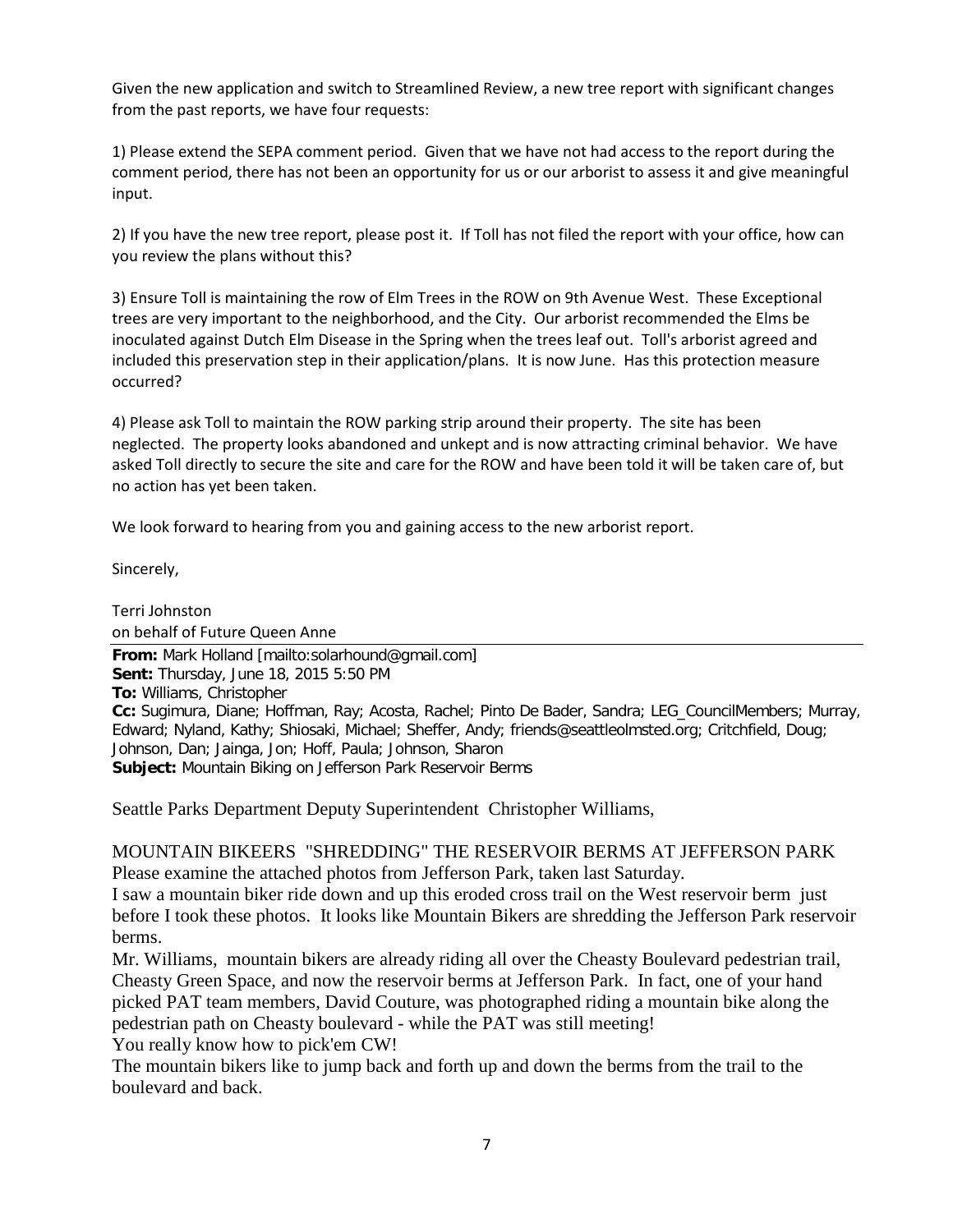People are beginning to see packs of 20 or more mountain bikers traveling up and down the trail and boulevard. This did not happen before your bike park plan. Mountain bikers have already decided Cheasty Boulevard and Green Space, and now even Jefferson Park, is the place to "shred", thanks to you, CW.

Since you made the foolish decision to combine the boulevard trail with the bike park, this activity is likely to get worse, not better if the bike park goes through.

# CHEASTY GREEN SPACE MOUNTAIN BIKE PARK: SOCIAL JUSTICE OR ENVIRONMENTAL RACISM?

CW, if you cannot stop mountain bikers from "shredding" the reservoir berms at Jefferson Park, how will you control them on Cheasty Boulevard or in the Forest for that matter?

Wiser people before you created the bicycle use policy because mountain bikers prove themselves time and again to be brazenly defiant of the rules, disrespectful of, and destructive to nature, and if you have ever seen their videos, pretty much devoid of common sense.

Now you want to reduce the coverage of the bicycle use policy to protect only the most precious (wealthy, white etc..) parks in Seattle while leaving public parks in working class and minority communities open to the ravages of mountain biking?

Then you have the gall to call it social justice? That is twisted as your mind, CW.

What you are doing with natural spaces policy, bicycle use policy, and Cheasty Greenspace is ENVIRONMENTAL RACISM of the lowest order.

Mr. Willams, as a citizen of Seattle, I order you to stop this environmental racism of the Cheasty Bike Park proposal right now and treat all Seattle neighborhoods equally.

# WHAT YOU WILL AND WILL NOT DO.

You will NOT change the bicycle use policy.

You will NOT institute "supplemental use guidelines" for Natural Spaces policy.

You will NOT build a mountain bike park in the Cheasty Green Space, or in any other forest in Seattle.

You WILL use the natural spaces and bicycle use policy in their present form to continue to protect ALL Seattle parks and forests equally.

You WILL work to strengthen and enhance, not diminish and erode, the environmental protections from mountain bikers in the bicycle use and natural spaces policies.

# CONTAIN MOUNTAIN BIKERS

I want to know what you are going to do to contain mountain bikers once you open the floodgates with your "Natural Spaces Supplemental Use Guidlelines" (what the heck is a "ropes course" anyway?). and gutting of the bicycle use policy. What is your plan? Do even you have a plan? CW, you are the number one cheerleader for the bike park and your aggressive promotion created a reckless sense of invincibility in Seattle mountain bikers. The rules do not apply to mountain bikers, only to Kurt Zwar? Is that it, CW?

Shred the reservoir berms. No Problem! Shred the pedestrian path on the Olmsted landmark Cheasty Boulevard (by your own hand picked PAT member no less) No Problem!

Shred Cheasty Boulevard and Green Space? No problem at all. Those folks cannot fight back like they do in West Seattle, right CW? Is that why you are in SE with your bike park and not West Seattle?

# CONFERENCE TIME IS NOW - WAKE UP DEPARTMENT HEADS!

I would suggest the other concerned parties (Diane Sugimori, Ray Hoffman, Michael Shiosaki, in the cc of this email sit down with that ol' SKUNK ON THE TABLE, CW (Christopher Williams, that is) and ask him exactly how he plans to stop these mountain bikers from damaging not only the